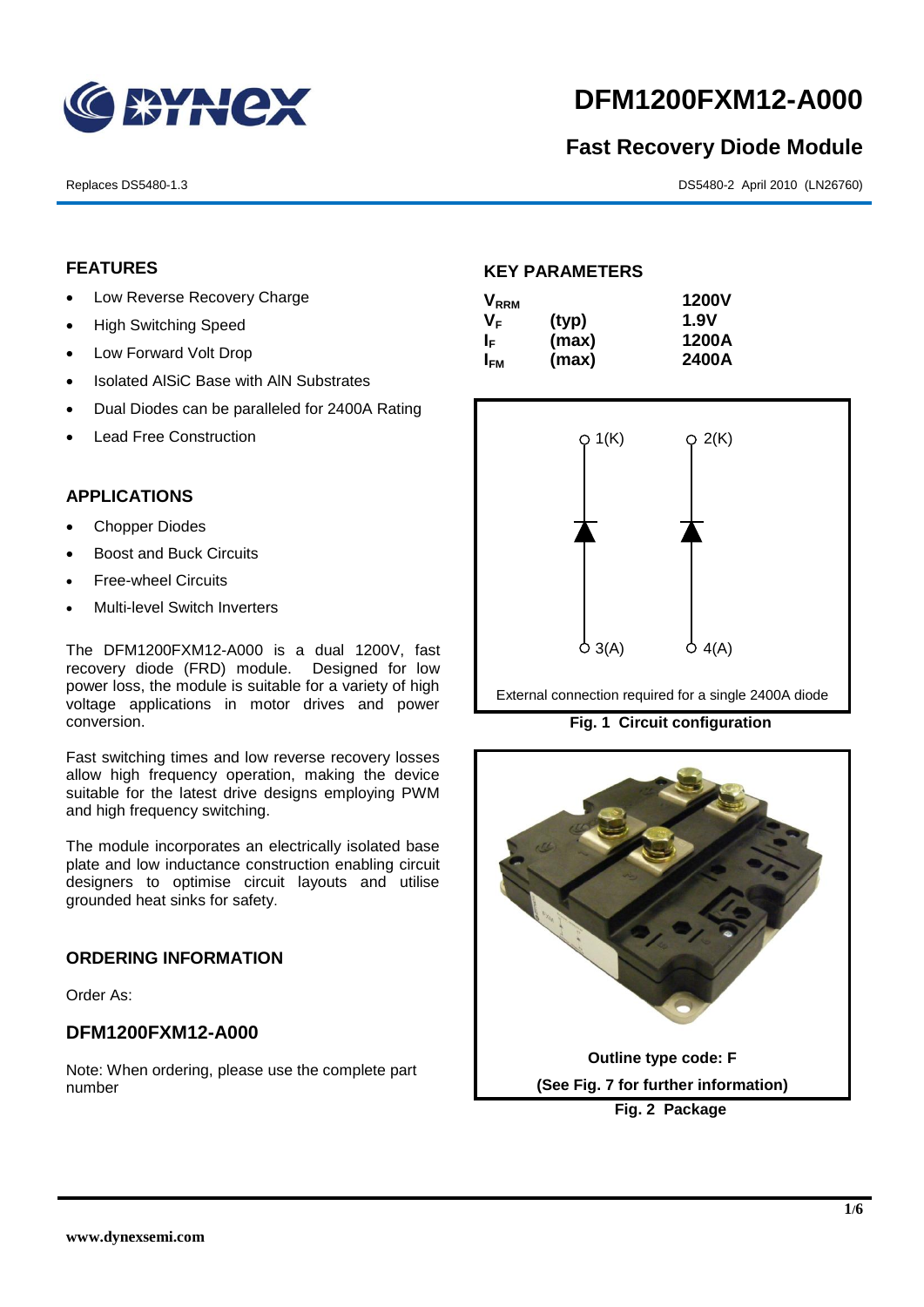# **ABSOLUTE MAXIMUM RATINGS**

Stresses above those listed under 'Absolute Maximum Ratings' may cause permanent damage to the device. In extreme conditions, as with all semiconductors, this may include potentially hazardous rupture of the package. Appropriate safety precautions should always be followed. Exposure to Absolute Maximum Ratings may affect device reliability.

#### **Tcase = 25°C unless stated otherwise**

| Symbol                  | <b>Parameter</b>                  | <b>Test Conditions</b>                                      | Max. | <b>Units</b> |
|-------------------------|-----------------------------------|-------------------------------------------------------------|------|--------------|
| <b>V<sub>RRM</sub></b>  | Repetitive peak reverse voltage   | $T_i = 125$ °C                                              | 1200 | V            |
| $\mathsf{I}_\mathsf{F}$ | Forward current (per arm)         | DC, $T_{\text{case}} = 75^{\circ}$ C, $T_i = 125^{\circ}$ C | 1200 | A            |
| $I_{FM}$                | Max. forward current              | $T_{\text{case}} = 110^{\circ}C, t_{p} = 1ms$               | 2400 | A            |
| $I^2t$                  | $I2t$ value fuse current rating   | $V_R = 0$ , $t_p = 10$ ms, $T_i = 125$ °C                   | 400  | $kA^2s$      |
| $P_{max}$               | Max. transistor power dissipation | $T_{\text{case}} = 25^{\circ}C$ , $T_i = 125^{\circ}C$      | 5000 | W            |
| V <sub>isol</sub>       | Isolation voltage - per module    | Commoned terminals to base plate.<br>AC RMS, 1 min, 50Hz    | 2500 | V            |
| $Q_{PD}$                | Partial discharge - per module    | IEC1287, $V_1$ = 1300V, $V_2$ = 1000V, 50Hz RMS             | 10   | pС           |

# **THERMAL AND MECHANICAL RATINGS**

| Internal insulation material:     | AIN              |
|-----------------------------------|------------------|
| Baseplate material:               | <b>AISIC</b>     |
| Creepage distance:                | 20 <sub>mm</sub> |
| Clearance:                        | 10 <sub>mm</sub> |
| CTI (Comparative Tracking Index): | 350              |

| Symbol              | <b>Parameter</b>                                      | <b>Test Conditions</b>                        | Min   | Typ. | <b>Max</b> | <b>Units</b> |
|---------------------|-------------------------------------------------------|-----------------------------------------------|-------|------|------------|--------------|
| $R_{th(i-c)}$       | Thermal resistance (per arm)                          | Continuous dissipation -<br>junction to case  |       | ۰    | 20         | °C/kW        |
| $R_{th(c-h)}$       | Thermal resistance -<br>case to heatsink (per module) | Mounting torque 5Nm<br>(with mounting grease) |       | ۰    | 8          | °C/kW        |
| $T_i$               | Junction temperature                                  |                                               |       | -    | 125        | $^{\circ}C$  |
| $T_{\text{stg}}$    | Storage temperature range                             |                                               | $-40$ | ۰    | 125        | $^{\circ}C$  |
|                     |                                                       | Mounting - M6                                 |       | ۰    | 5          | <b>Nm</b>    |
| <b>Screw Torque</b> | Electrical connections - M8                           |                                               | ۰     | 10   | <b>Nm</b>  |              |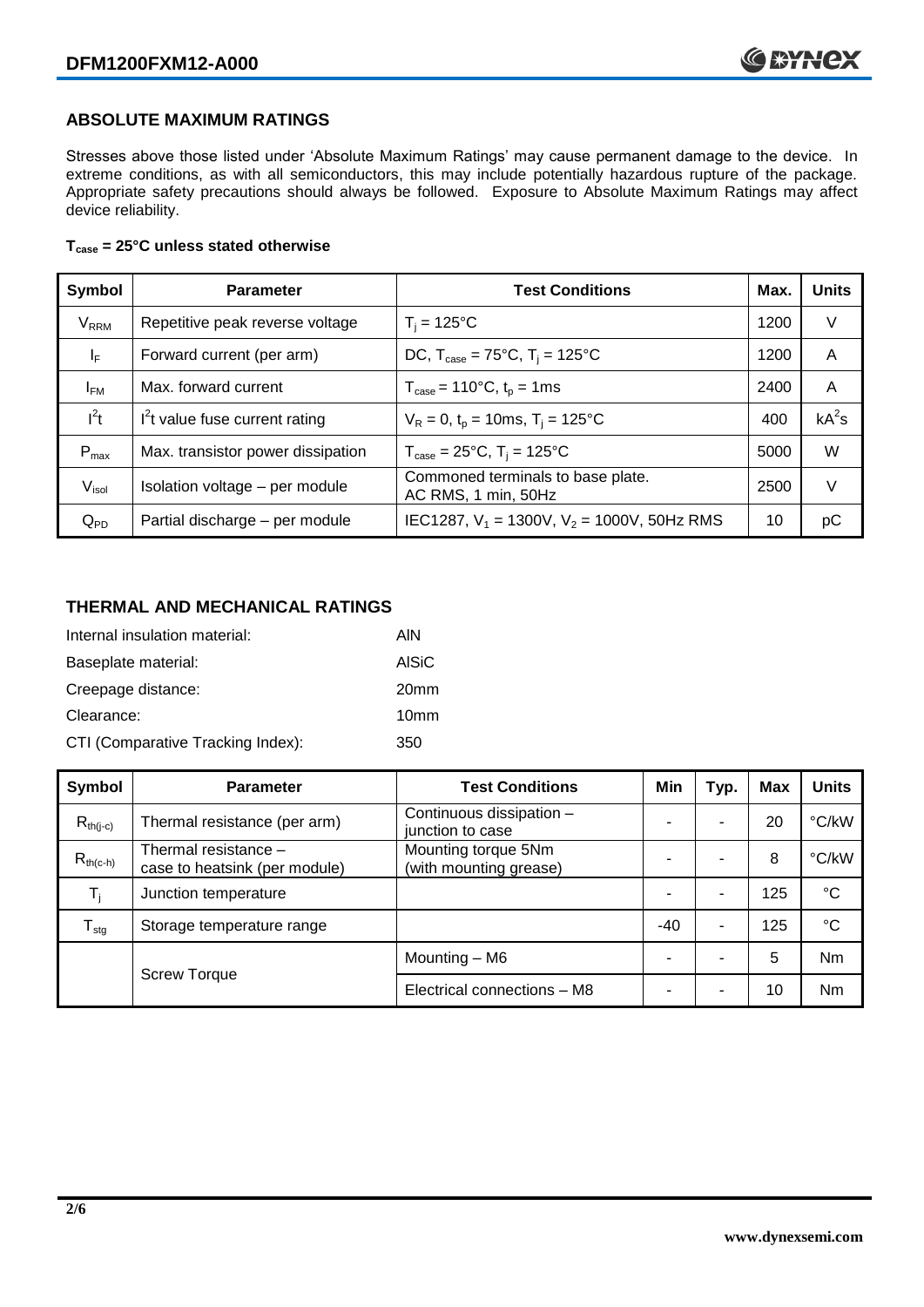# **STATIC ELECTRICAL CHARACTERISTICS – PER ARM**

### **Tcase = 25°C unless stated otherwise.**

| <b>Symbol</b> | <b>Parameter</b>     | <b>Test Conditions</b>                 | Min | Typ | <b>Max</b> | <b>Units</b> |
|---------------|----------------------|----------------------------------------|-----|-----|------------|--------------|
| $I_{\rm RM}$  | Peak reverse current | $V_R = 1200V$ , T <sub>i</sub> = 125°C |     |     | 30         | mA           |
| $V_F$         | Forward voltage      | $I_F = 1200A$                          |     | 1.9 | 2.2        | V            |
|               |                      | $I_F = 1200A$ , $T_i = 125^{\circ}C$   |     | 2.1 | 2.4        |              |
| Lм            | Inductance           |                                        |     | 20  |            | nH           |

# **STATIC ELECTRICAL CHARACTERISTICS**

## **Tcase = 25°C unless stated otherwise.**

| Symbol | <b>Parameter</b>                                        | <b>Test Conditions</b> | Min | тур | Max | <b>Units</b> |
|--------|---------------------------------------------------------|------------------------|-----|-----|-----|--------------|
| Lм     | Module inductance<br>(externally connected in parallel) |                        |     | 15  |     | nH           |

# **DYNAMIC ELECTRICAL CHARACTERISTICS – PER ARM**

#### **Tcase = 25°C unless stated otherwise**

| Symbol          | <b>Parameter</b>              | <b>Test Conditions</b>  | Min | Typ. | Max | <b>Units</b> |
|-----------------|-------------------------------|-------------------------|-----|------|-----|--------------|
| $Q_{rr}$        | Reverse recovery charge       | $I_F = 1200A$           |     | 200  |     | μC           |
| 1 <sub>rr</sub> | Peak reverse recovery current | $V_R = 600V$            |     | 800  |     | Α            |
| $E_{rec}$       | Reverse recovery energy       | $dl_F/dt = 9000A/\mu s$ |     | 80   |     | mJ           |

#### **Tcase = 125°C unless stated otherwise**

| Symbol    | <b>Parameter</b>              | <b>Test Conditions</b>  | Min | Typ. | Max | Units |
|-----------|-------------------------------|-------------------------|-----|------|-----|-------|
| $Q_{rr}$  | Reverse recovery charge       | $I_F = 1200A$           |     | 300  |     | μC    |
| - Irr     | Peak reverse recovery current | $V_R = 600V$            |     | 920  |     | Α     |
| $E_{rec}$ | Reverse recovery energy       | $dl_F/dt = 8400A/\mu s$ |     | 140  |     | mJ    |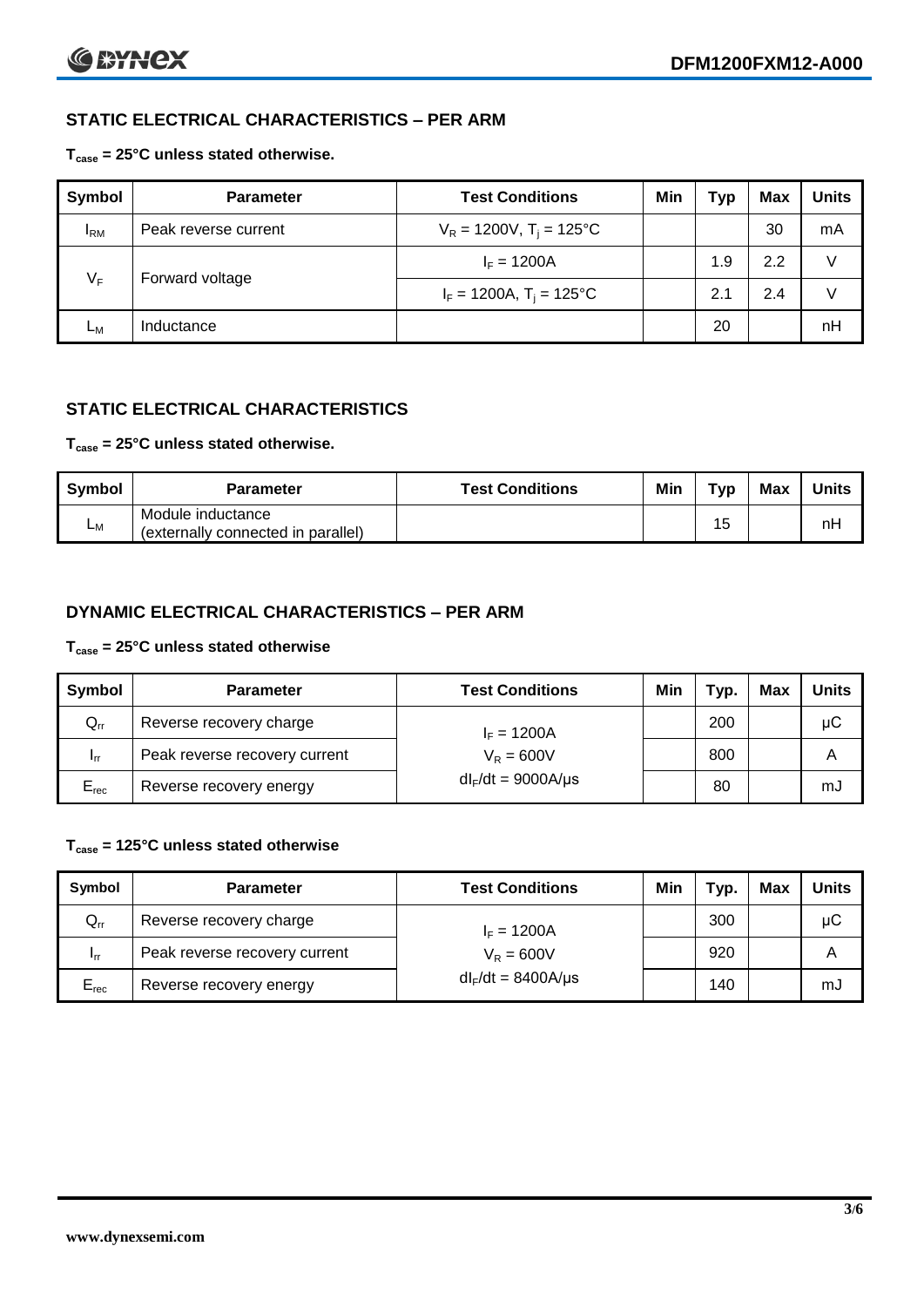

Fig. 5 DC Current rating vs case temperature **Fig. 6 RBSOA**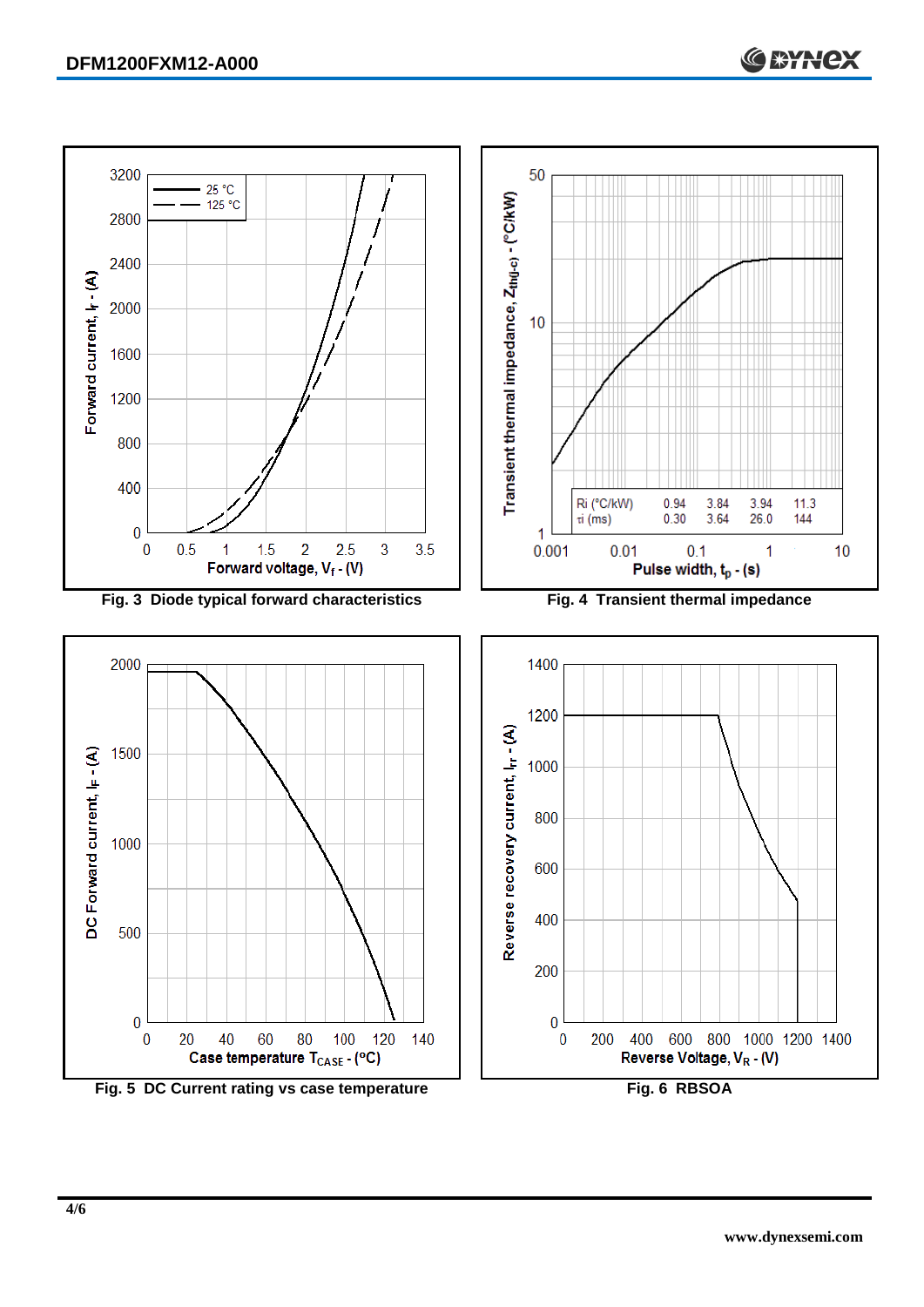

## **PACKAGE DETAILS**

For further package information, please visit our website or contact Customer Services. All dimensions in mm, unless stated otherwise. **DO NOT SCALE.**